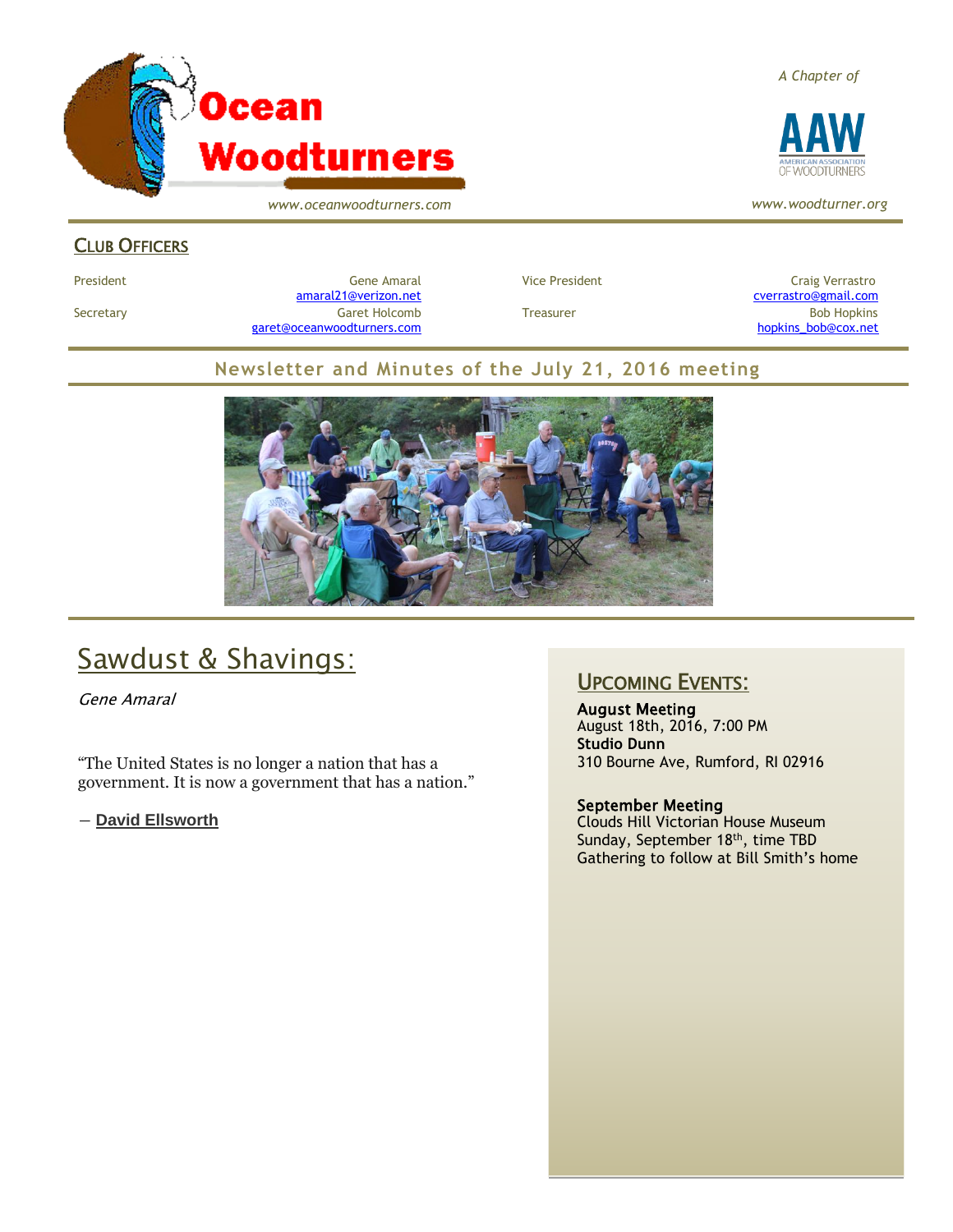# Secretary's Notes

Garet Holcomb

We would like to get member input on the content of the newsletter. If there's anything you'd like to see in the form of articles, features, tip and tricks, or anything else, please let me know. If you'd be willing to contribute content, we'd be glad to have the support!

# Treasurer's Report

Bob Hopkins

You can pay your dues directly from the website at <http://www.oceanwoodturners.com/dues.cfm>

Dues: Club dues are \$25 annually. For members who wish to have a printed Newsletter mailed to them monthly, there is an annual charge of \$5 to cover postage, payable with club dues. All payments should be mailed to:

> Bob Hopkins 48 Tilbury Drive, Bristol, RI 02809

## Meeting Minutes

Gene opened the meeting with 15 members and 2 guests present

Welcome – New member Paul Grenier of Moosup, CT, and Guest Robert Fournier

Treasurer's Report - Bob missed the meeting, so the Treasurer's report will be updated in the next Newsletter

Pen kits – Gene purchased pen kits for the Freedom Pens. If you'd like to participate in turning pens for vets, please contact Gene for more info.

Committee Reports. All committees are looking for help from the membership. Please contact the committee chairs for more info.

| <b>Program Committee:</b>     | No report |
|-------------------------------|-----------|
| <b>Outreach Committee:</b>    | No report |
| <b>Fundraising Committee:</b> | No report |

Dues/Membership cards – Dues for 2016 are due. The membership card tool on the Ocean Woodturner website is up and running, so members can print their own cards. The PayPal account is now linked to the Club's bank account, to make things even easier.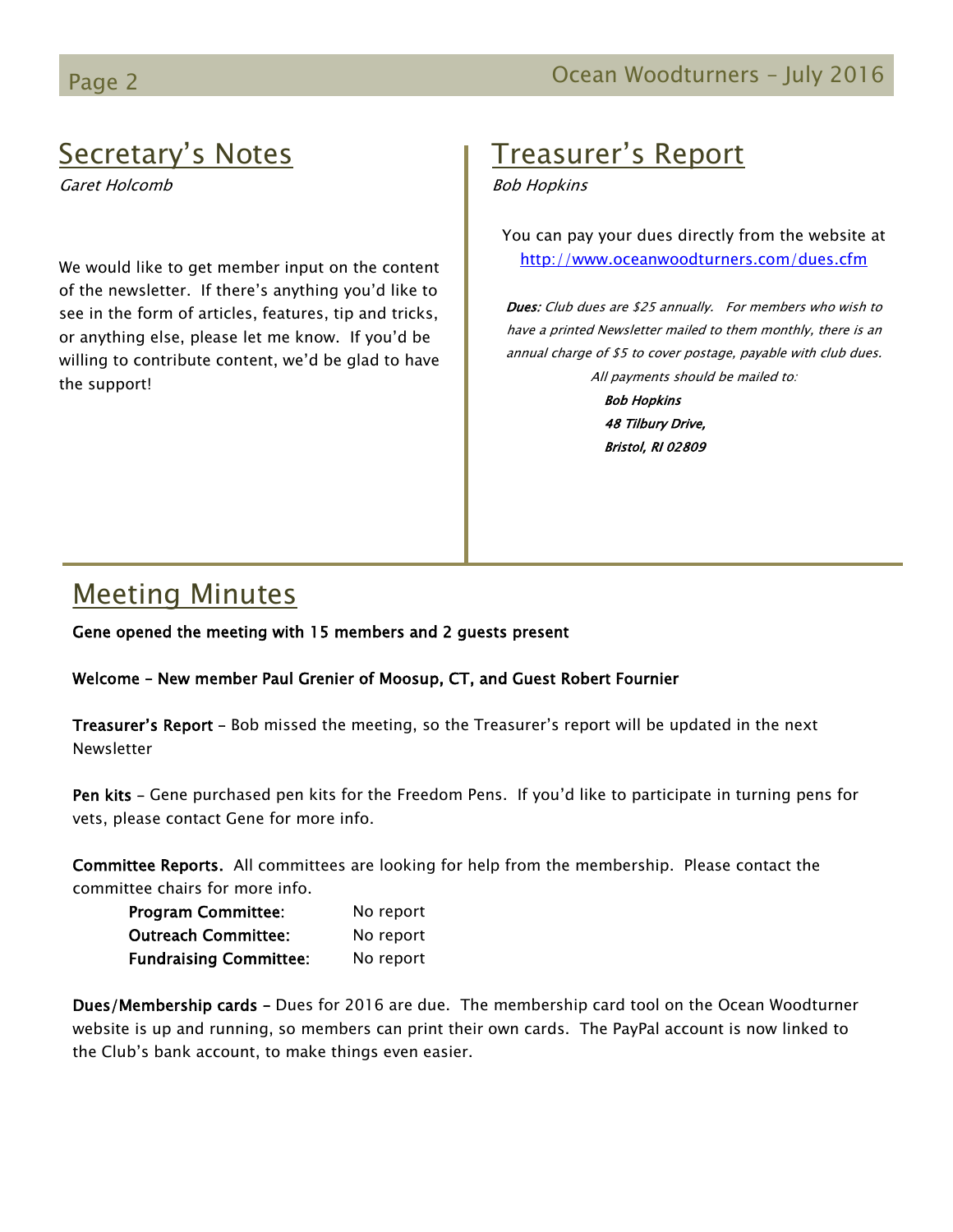# Page 3 Ocean Woodturners – July <sup>2016</sup>

## Meeting Minutes (Cont.)

Suggestions – Please let us know if you have any suggestions or comments for the Club meeting, or have ideas for demonstrations you'd like to see. If you can demonstrate for the Club, please let us know!

Clouds Hill – We'll have our Club meeting and tour at Clouds Hill on Sunday, September 18th in Warwick, RI, with a gathering to follow at Bill Smith's home. More detail to come.

Community Demonstrations – Please contact Gene or Alex if you're interested in participating in one of the upcoming community demonstrations.

Segmenting Symposium – The 5th bi-annual Segmenting Symposium will be held at the Marriott Quincy, from October 27 – 30, 2016. Malcom Tibbets, Jerry Bennet, and John Beaver are among the scheduled demonstrators. For more info, or to register, please visit: <http://www.segmentedwoodturners.org/symposium.php>

# Show and Tell



## Roland Lavoie

Two spalted bowls, finished in tung oil and **Waterlox** 







Alex Amoruso



Tengentially-turned vessels in Cherry, Maple, and Peruvian Walnut. Both vessels have plastic pipe segments embedded which render the insides waterproof and suitable for flowers.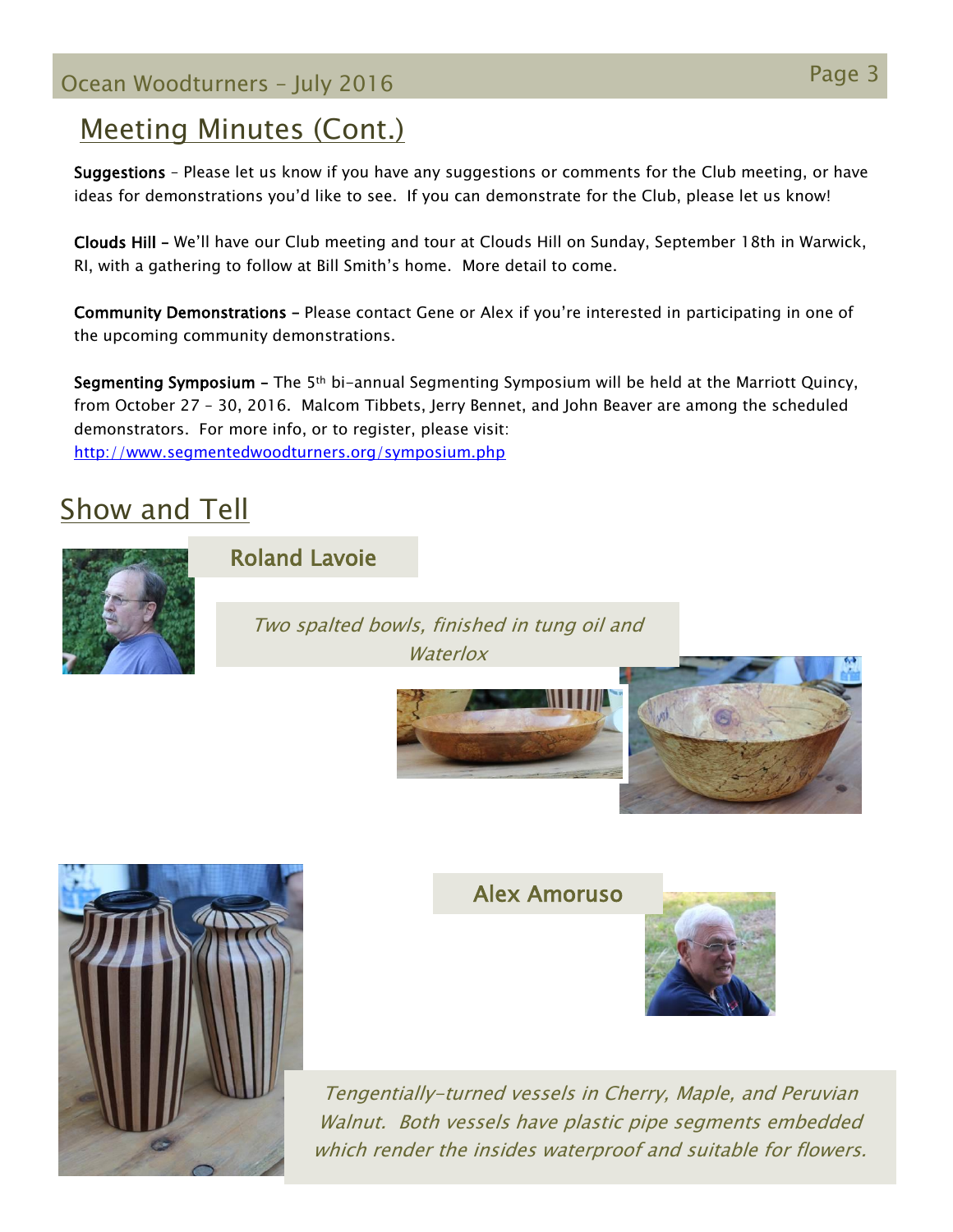# **Demonstration**



## Jeff Mee Demonstrates his Lumber Mill

Jeff Mee invited the Club membership to his home to see his lumber mill and how he turns fallen and cut logs into boards and blanks for his woodworking projects. After explaining the operation of the mill, Jeff cut a number of blanks in various shapes and sizes for members to take home.

Keep an eye on the Club Videos page at <http://www.oceanwoodturners.com/videos.cfm> for an upcoming clip showing Jeff's mill in action!